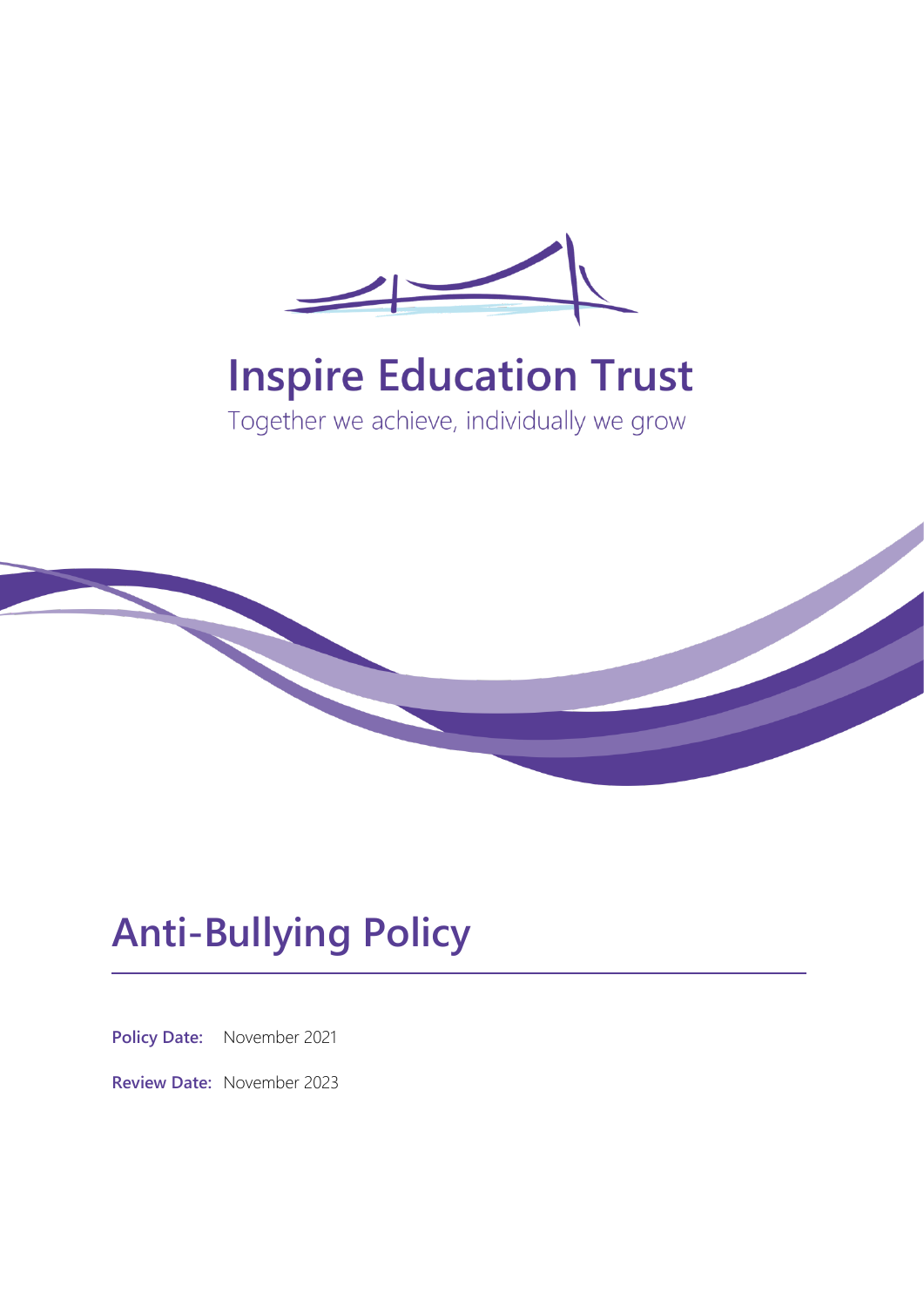# **Document History**

| Version | Status | Date          | Author      | <b>Summary Changes</b>                                                                                                                                      |
|---------|--------|---------------|-------------|-------------------------------------------------------------------------------------------------------------------------------------------------------------|
| V1      |        | <b>Nov 21</b> | Rob Darling | Minor name/date changes                                                                                                                                     |
| V2      |        | Jan 22        | Amy Husband | Page 3; Rationale; addition<br>of para 4<br>Page 6; No.6; added bullet<br>point 6<br>Page 7; No.13 change of<br>language from 'punished' to<br>'sanctioned' |
|         |        |               |             |                                                                                                                                                             |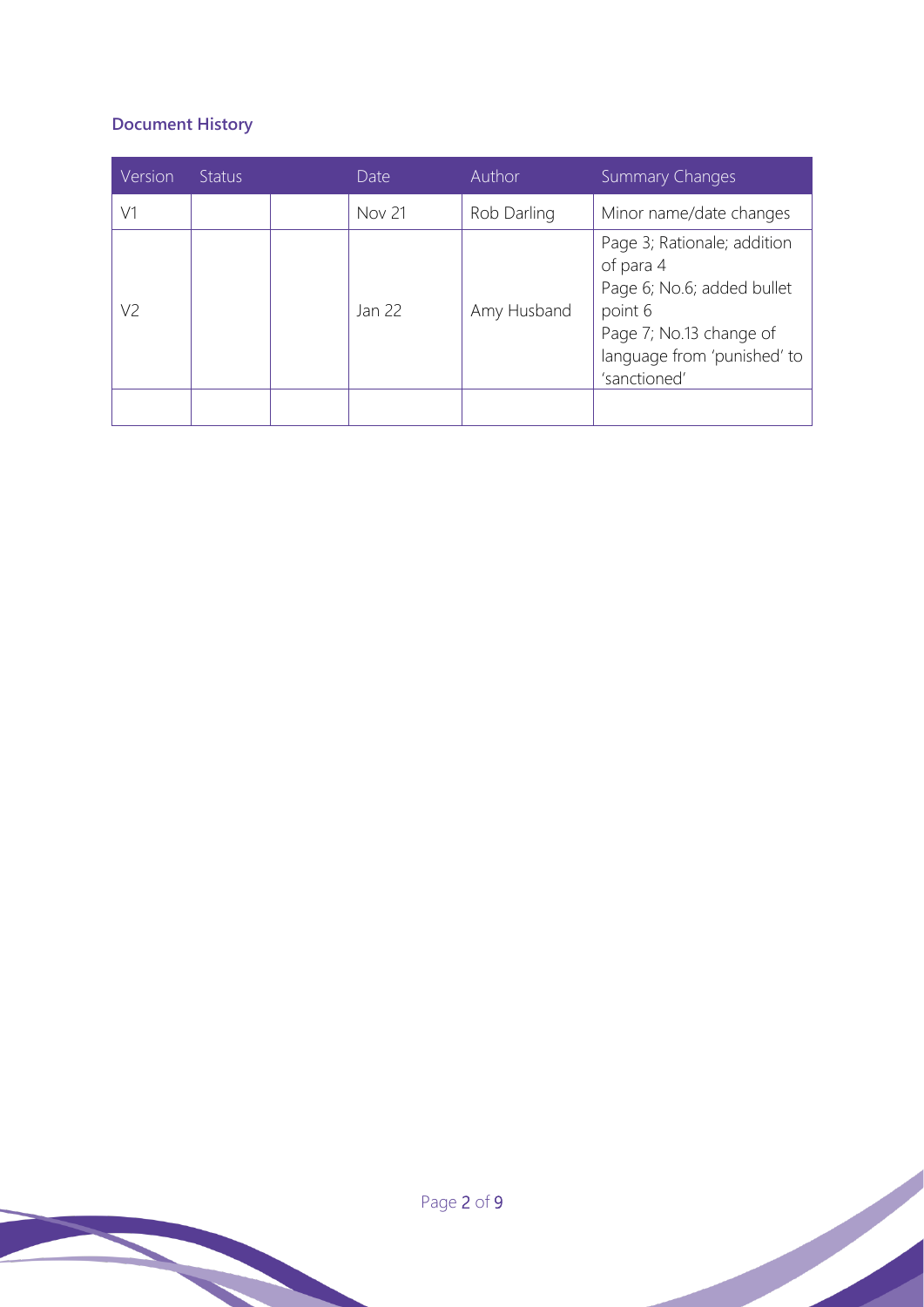#### **Rationale**

We are committed to providing a caring, friendly and safe environment for all our children so they can learn in a relaxed and secure atmosphere. Bullying of any kind is unacceptable within our Trust Schools, whether it is in the school or during off-site activities. If bullying does occur, all children should be able to tell and know that incidents will be dealt with promptly and effectively. *Anyone*  who knows that bullying is happening is expected to tell the staff.

All members of staff, children and parents should have an understanding of what bullying is and what the school's procedures are for responding to bullying.

As a school we take bullying seriously. Children and parents should be assured that we do not tolerate bullying and that they will be supported when bullying is reported.

This policy should be read in conjunction with the Child Protection policy, the SEND policy and KSCIE 2021.

#### **1. What Is Bullying?**

- 1.1 In line with guidance paper 'Preventing and Tackling Bullying' July 2017, our schools define bullying as actions or words that are deliberately hurtful, repeated often over a period of time and difficult for victims to defend themselves against. We see that there are four main types of bullying:
	- Physical hitting, kicking, taking belongings, aggression
	- Verbal name calling, insulting, making offensive remarks including those of a sexual nature
	- Indirect spreading nasty stories about somebody, social exclusion, sending unkind emails or text messages on mobile phones including photographs and images
	- Cyber sending unkind emails or text messages on mobile phones, inappropriate and persistent messaging and images through social networking sites *(Anti Bullying Alliance/Stonewall 2013* and KCSIE 2021)

1.2 Bullying can also be:

- Emotional being unfriendly, excluding, tormenting (e.g. hiding books, threatening gestures)
- Interference with possessions
- Racist racial taunts, graffiti, gestures
- Sexual unwanted physical, verbal or techonolgical contact or sexually abusive comments (as defined in KCSIE 2021)
- Homophobic because of, or focusing on the issue of sexuality
- Special Educational Needs because of learning, physical disabilities or gender identity.

### **2. Why is it important to respond to bullying?**

- 2.1 Bullying hurts. No one deserves to suffer from bullying. Everybody has the right to be treated with respect. Children and staff who are bullying need to learn different ways of behaving.
- 2.2 We all have a responsibility to respond promptly and effectively to issues of bullying.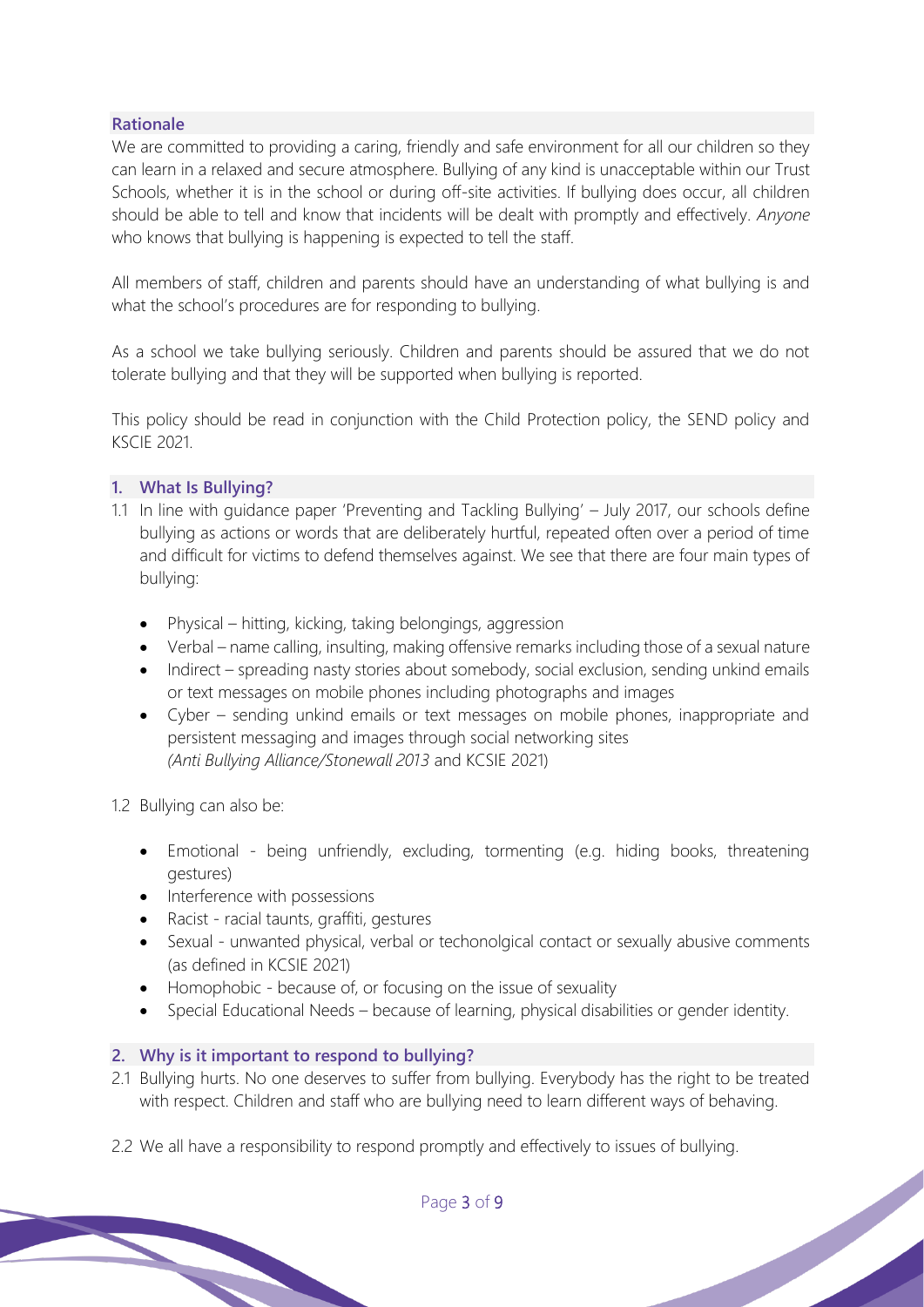# **3. Signs and Symptoms**

A child may indicate by signs, words or behaviour that he or she is being bullied. To those who know the child this may simply be a feeling that 'things aren't quite right'. Adults should be aware of these possible signs and that they should investigate if a child

- Does not want to walk to and from school.
- Insists that they are driven to and from school.
- Changes their normal routine.
- Wants to stay at home for no apparent reason.
- Becomes withdrawn or displays a sudden lack of confidence.
- Is reticent to speak to other peers or teachers.
- Is upset at night and has displayed a disruptive sleep pattern linked with increased nightmares.
- Is continuously complaining of feeling unwell in the morning and at school.
- Displays a downturn in their academic standards.
- Possessions and clothes are torn or damaged or go missing.
- Asks for money or steals money (to pay bully).
- Loses dinner money on a regular basis.
- Has a sudden increase in bruises or cuts which the child finds difficult or is unwilling to explain.
- Comes home hungry (lunch has been stolen).
- Stops eating.
- Suddenly displays unusual aggressive and disruptive behaviour.
- Starts to bully other peers or family siblings.
- Is reticent or unwilling to talk about what is going wrong.
- Shows a sudden drop off in their use of the mobile phone

These signs and behaviours could indicate other problems, but bullying should be considered a possibility and should be investigated.

#### **4. Bullying outside school premises**

- Staff will investigate bullying incidents outside of school when reported by a parent, or member of the community.
- The school will discipline child for bullying/misbehaving outside of the school premises if appropriate.
- Parents will be informed of an incident and subsequent action taken by the school.

#### **5. Responsibilities**

#### 5.1 Head of Education, Primary / The Headteacher

The Headteacher has a legal duty under the School Standards and Framework Act 1998 to draw up procedures to prevent bullying among students.

The Headteacher will:

ensure that all staff have an opportunity of discussing strategies and reviewing them;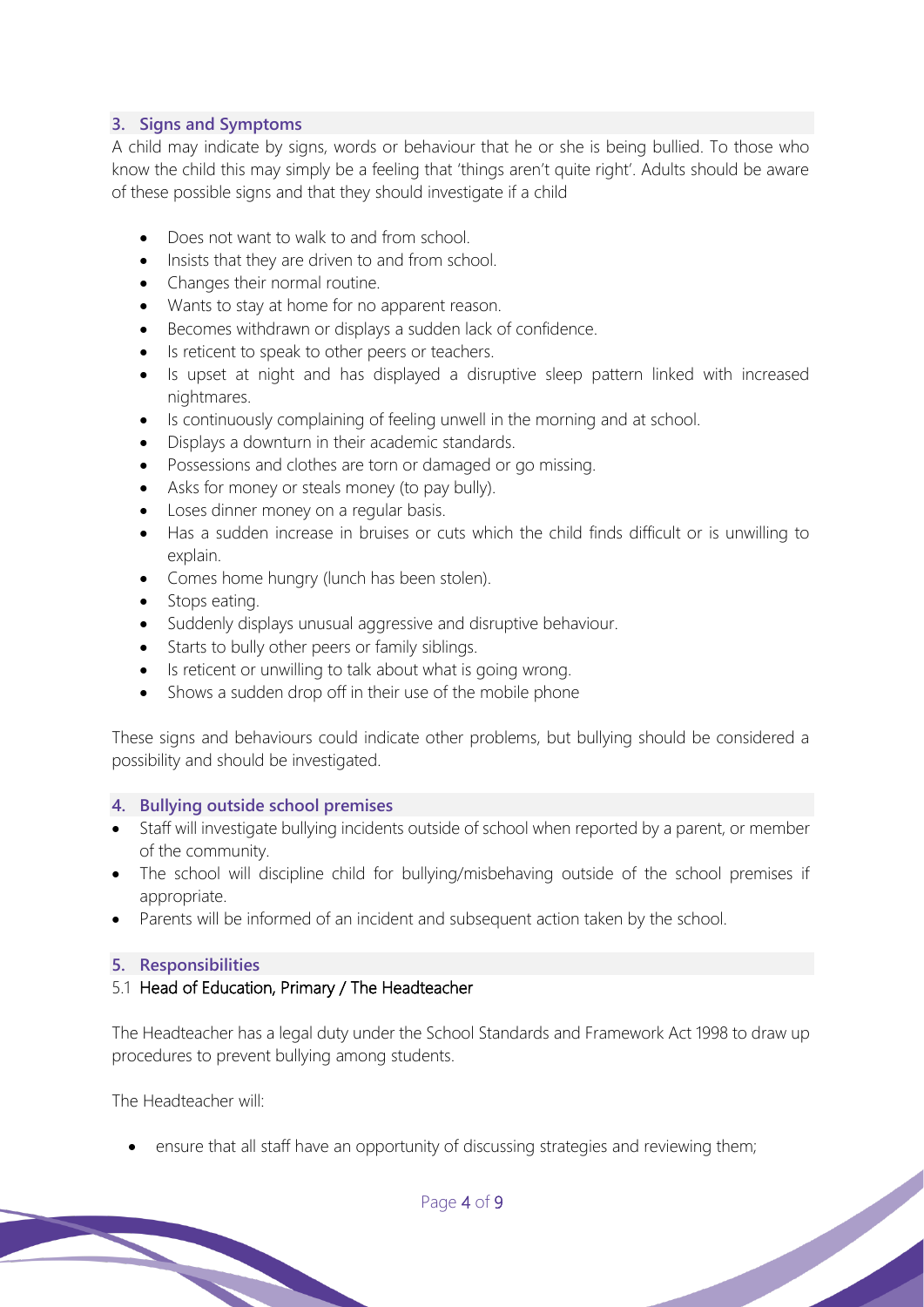- determine the strategies and procedures;
- discuss development of the strategies with the Leadership Team;
- ensure appropriate training is available;
- ensure that the procedures are brought to the attention of all staff, parents and students.

### 5.2 Standards/ Year Leader will:

- be responsible for the day-to-day management of the policy and systems;
- ensure that there are positive strategies and procedures in place to help both those being bullied and the bullies;
- keep the Leadership Team informed of incidents;
- determine how best to involve parents in the solution of individual problems;
- and make a regular report through CPOMS.
- know the school's procedure and deal with any incidents that are reported if appropriate

### 5.3 What we will do to prevent bullying

We will ensure that everyone understands what bullying is and how to deal with it through:

- Communication of this policy to parents, children, staff and governors
- Lessons and assemblies
- Regular reminders about courteous and respectful behaviour in normal lessons and everyday activities within the school
- Displays promoting positive behavior

All incidents of bullying will be seen as important and will be dealt with in a sensitive, consistent and urgent matter. Sanctions and counselling will be adopted. Children will be encouraged to feel able to report ALL incidents of bullying and to support each other when witnessing incidents.

Friends of victims will be encouraged to report bullying if they are aware of it, even if the victims ask them not to. In all cases the victims will be given support to reassure them.

Some incidents may be relatively minor e.g. hiding a bag or a coat or using nicknames etc. and may be dealt with by reprimand, a warning and a clear statement that such behaviour is unacceptable in our schools. However minor, cases will be recorded and passed to a member of the Senior Management Team. Repetition or serious cases of abuse or bullying will result in parents being notified and/or interviewed and in more severe cases sanctions being used with the bully e.g. fixedterm exclusion.

See section 9 for further details of how staff will respond to incidents of bullying.

### **6. Curriculum Support for the Anti-Bullying Policy**

6.1 Lessons, assemblies and events for all students

- During 'Anti Bullying Week' each year, there will be a focus on preventing bullying e.g. Celebrating Difference, Cyber Bullying, We are better without Bullying, Stop and Think Words Can Hurt.
- Internet Safety Week celebrated each year through the curriculum and assemblies.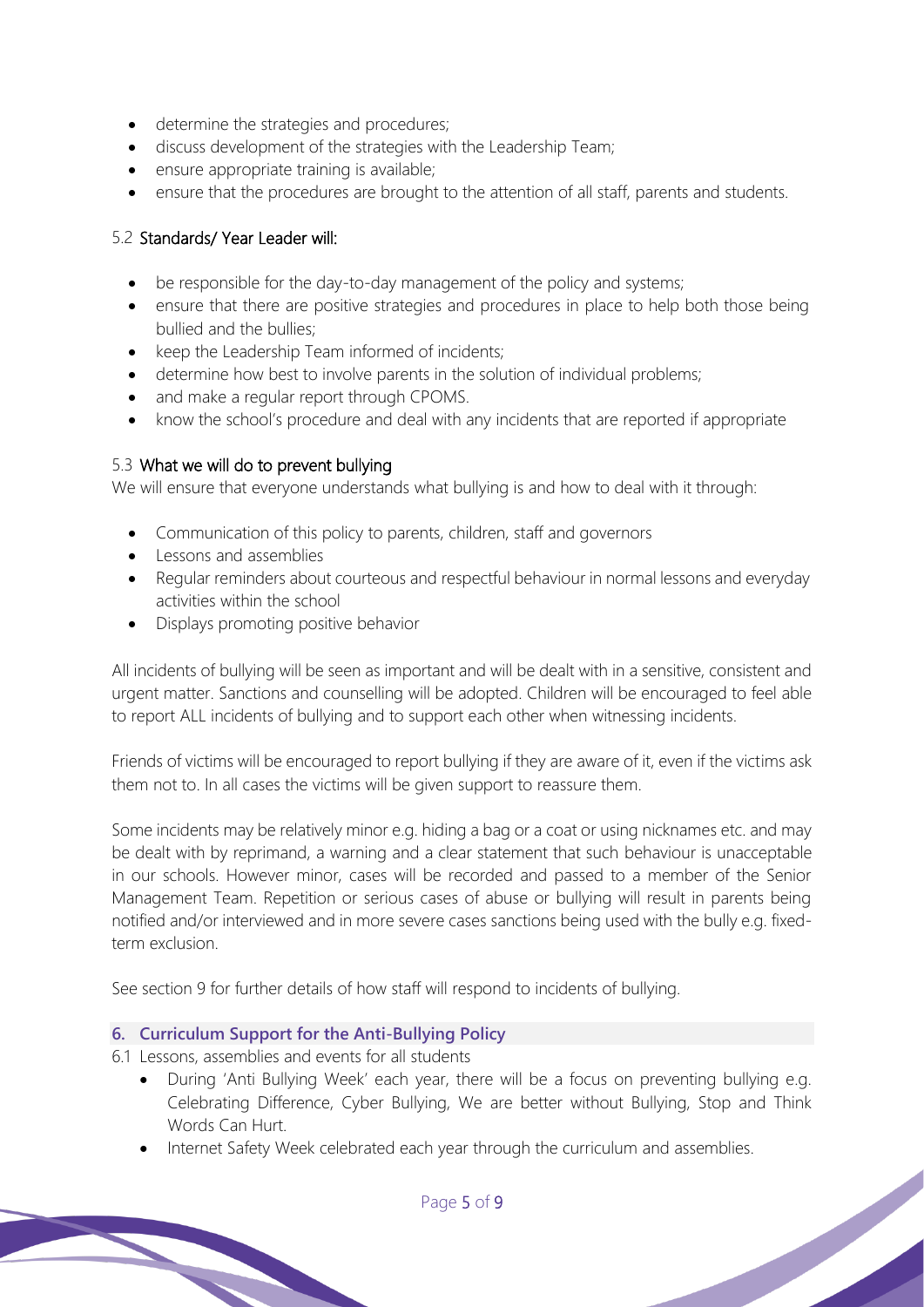- Workshop delivered to parents highlighting internet bullying/safety using CEOP resources.
- Staff receive Child Protection Training every year.
- Anti-Bullying is reinforced through PSHE and use of 'Jigsaw' curriculum and E Safety through ongoing lessons.
- In line with our Special Educational Needs and Disabilities (SEND) policy, resonable adjustments and appropriate differentiation will be used by staff to ensure all pupils with SEND understand the curriculum content in this area.

Additionally, we work closely with the Police, the EWO, School Nurse, the Behaviour Support Team and Social Services.

### **7. Anti-Bullying Procedures: Parents**

- 7.1 If parents suspect their child is being bullied, they should contact the Standards/ Year Leader. Parents should be prepared to talk about the signs and symptoms and any suspicions they have regarding those carrying out the bullying.
- 7.2 Parents must leave the initial investigation to the school. Any attempt to resolve the issue themselves will inevitably make the matter worse.
- 7.3 Parents should encourage their child to talk to their classroom teacher or another member of staff in the first instance.

#### **8. Anti-Bullying Procedures: Children**

- 8.1 If a child thinks they are being bullied they must tell an adult, parent, teacher or another member of staff and be prepared to explain what form the bullying is taking and how it affects them.
- 8.2 Children who witness bullying or strongly suspect bullying must tell an adult, parent, any member of staff.

### **9. Anti-Bullying Procedures: Staff**

In cases of reported or suspected bullying staff will:

- Make it clear to students that bullying is unacceptable.
- Teach children how to co-operate in controlling bullying.
- Respond immediately if a child reports an incident of bullying by either dealing with it or referring it to a member of the Senior Leadership Team.
- Talk to the victim(s) and friends to get a written account.
- Talk to the bully and friends to get a written account.
- Pass on the details to the Standards Leader / Senior Management Team / Headteacher
- Try to make sure that the bullying is prevented by being vigilant on duty before and after school, at break and lunch time and during movement around the school.

#### **10. Anti-Bullying Procedures:**

- Add the incident to CPOMS if appropriate.
- Record all bullying incidents in the bullying log for each year, with actions and outcomes.
- All homophobic and racist incidents will be recorded with Headteacher.
- Investigate with the victim and bully if not already done by member of staff.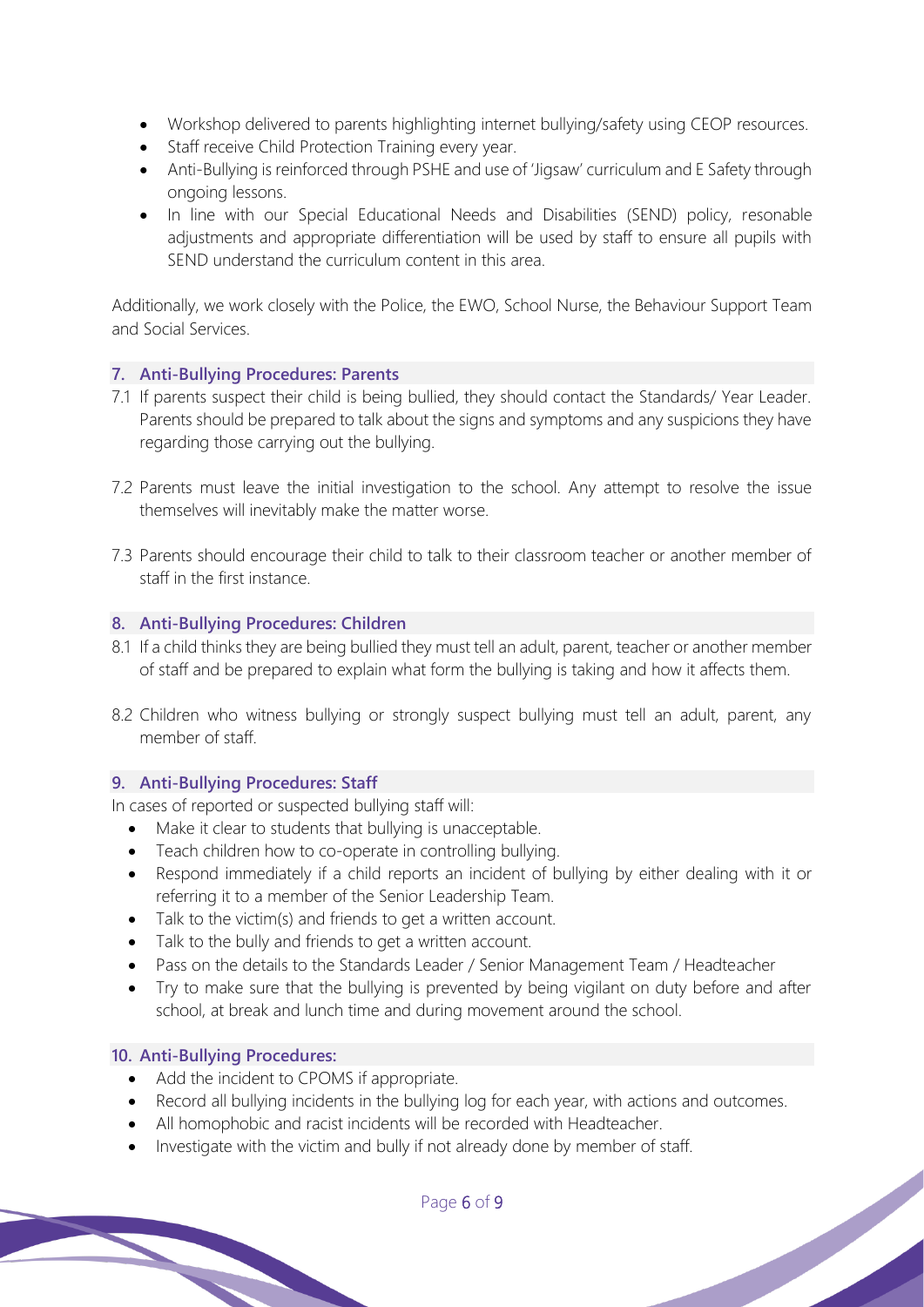- Discuss the incident with the victim and the bully together to resolve the situation if possible.
- Inform parents of the victim and the bully of the incident and the actions taken.
- Meet with the parents of the victim and bully if necessary.
- Exclude the bully if appropriate.
- Deploy strategies for improving the self-esteem of and offering care for the victim e.g. interagency work (Education Welfare Service), resolution meetings, rewards, listen and value what the victim says.
- Deploy strategies for changing the behaviour of the bully e.g. inter-agency work, resolution meetings, behaviour support plans etc.
- Follow the normal procedures of the behaviour referral system unless there is a need for 'fasttrack' action to help the victim or the bully.

### **11. Children who have been bullied will be supported by:**

- Offering an immediate opportunity to discuss the experience with a member of staff.
- Reassuring the child.
- Offering continuous support with a designated member of staff.
- Restoring self-esteem and self-confidence.
- Referral to a Pastoral Support if available and appropriate.
- Referral to a counselor if appropriate.
- Offering continuous support and advice to parents.
- Being informed about the outcome of the investigation in to their concerns.

# **12. Children who have bullied will be helped by:**

- Discussing what happened.
- Discovering why the child became involved.
- Establishing the wrong-doing and the need for change.
- Informing parents to help change the attitude of the child.
- Referral to a counselor if appropriate.

Changing the attitude and behaviour of bullies will be part of the responsibility of the positive procedures used by the school. However, the school recognises that sanctions will also have to be used against bullies.

### **13. Sanctions**

Children who have bullied will be sanctioned appropriately according to their behaviour, in accordance with the school's Behaviour Policy.

### **14. Complaints**

If a parent or carer is dissatisfied with the nature or swiftness of a response made by the school following a reported incident of bullying, he/she may wish to make a complaint. The complaints procedure for a case of bullying follows the guidance of the Trust's Complaints Policy. The underlying principle of the policy is that any concerns raised should be handled, if at all possible, without the need for formal procedures. If however, the informal procedures are unsuccessful and the complainant wishes to take the matter further, formal measures will have to be taken.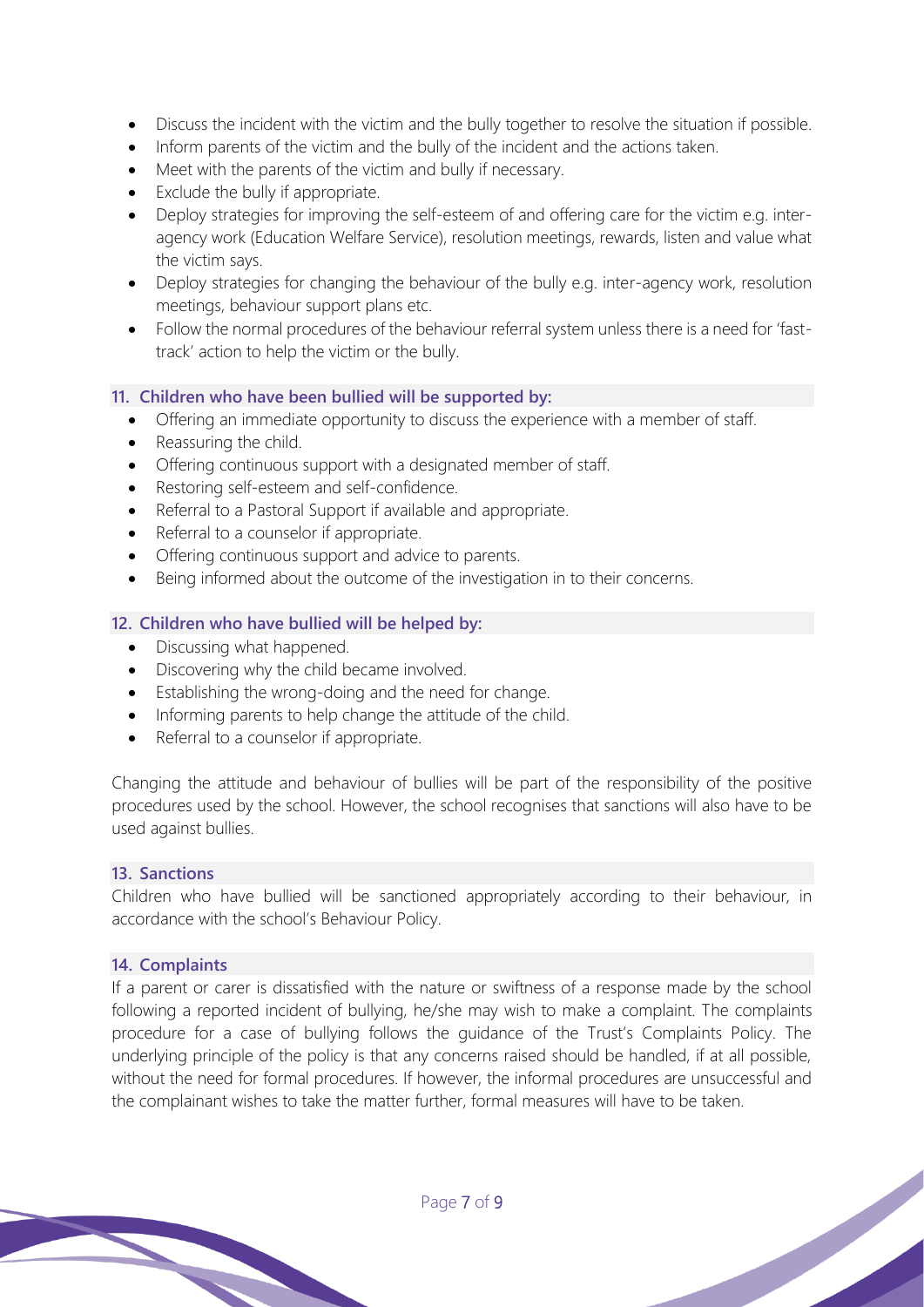#### **15. Equal Opportunities**

In implementing this policy all members of staff must take into account the school's Equal Opportunities policy. Staff must ensure that no pupil involved in any incident of bullying, is disadvantaged on the grounds of gender, race, disability, sexual orientation, age, religion or belief.

#### **16. Monitoring, Evaluation and Review**

Governors work with staff and students to review our Anti-Bullying Policy, improve mechanisms and support all new initiatives.

We will review this policy at least every two years and assess its implementation and effectiveness